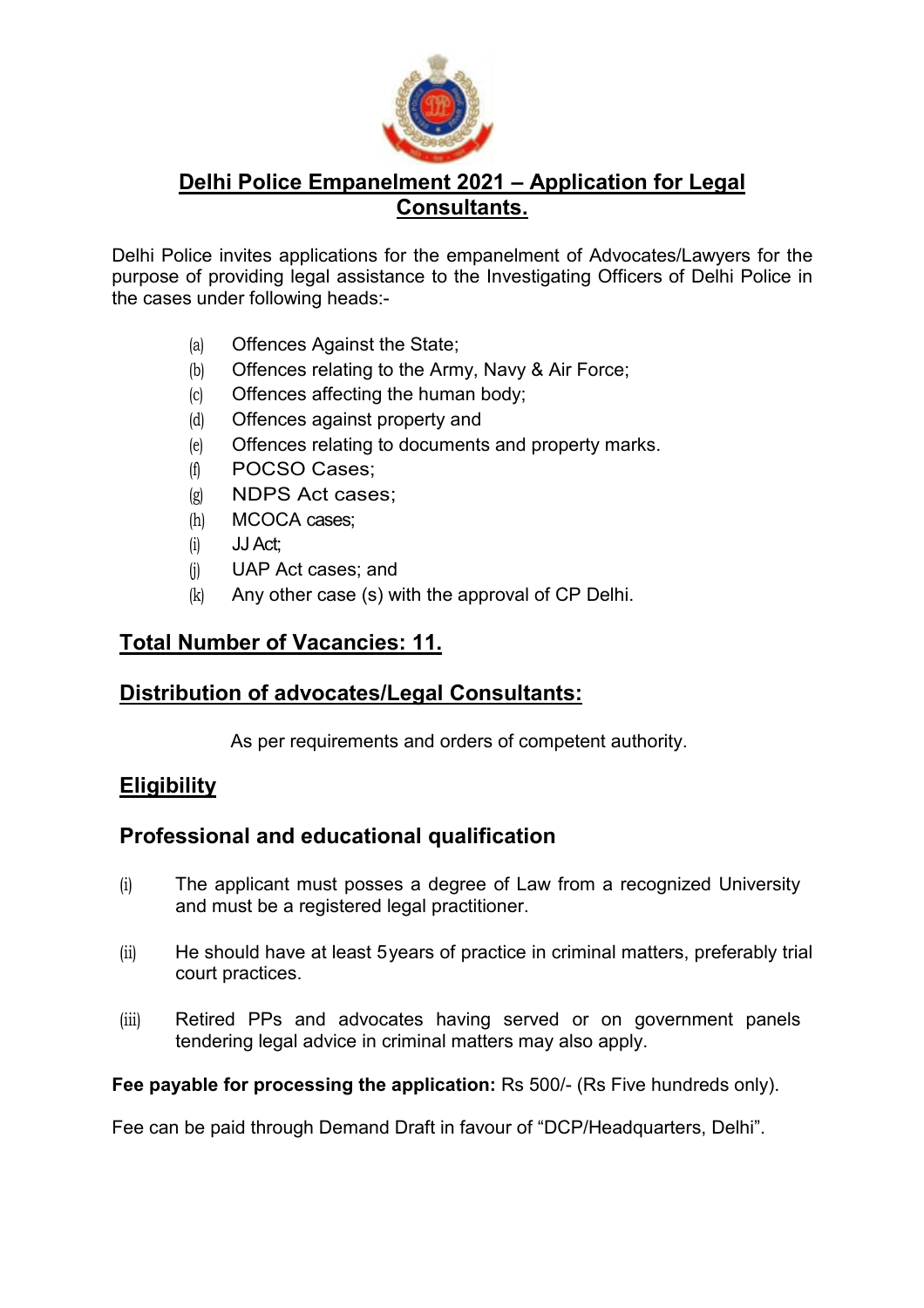Applications received without the prescribed fee shall not be considered and summarily rejected. No representation against such rejection will be entertained. Fee once paid shall not be refunded/ adjusted under any circumstances.

## **Age Limit**

The candidates should not be more than 65 years of age as on 01.10.2021.

## **Submission of Application Form**

Desirous candidates may download the Application forms from Delhi Police Website i.e. www.delhipolice.nic.in and submit applications from 10.00 am to 5.00 p.m in Room No. 623, 6th floor, Tower-II, New PHQ, Jai Singh Road, New Delhi w.e.f. 06.10.2021 till 14.10.2021 (on working days).

## **Scope of work**

 Broadly, the scope of work of Advocates/Legal Consultants on panel would be as under:-

## **A) In matters where FIR has been registered:**

- 1. To tender legal advice to the Investigating Officers during:
	- (i) All stages of investigation i.e. from the registration of case to the filing of charge sheet. The work will also include help in drafting legal papers.
	- (ii) To provide legal advice in Bail matters and Misc. maters in various courts, including Hon'ble Supreme Court and High Courts.
- 2. To assist the IOs in drafting questionnaire for seeking opinion from experts i.e. Doctors, Forensic Science Laboratories (CFSL & FSLs) etc.
- 3. To discuss and share case laws, prominent Judgments of the Hon'ble High Court and Apex Court respectively.
- 4. To assist the IOs in interpreting the laws, statutory rules and regulations and amendments thereof.
- 5. To advise the IOs in preparation of the Final Report to ensure convictions.

## **B) Miscellaneous Matters**

- 1. To seek Legal Advice in the matter of complaints/references.
- 2. To seek Legal Advice in the matter of application/cases registered u/s 156(3) Cr. PC.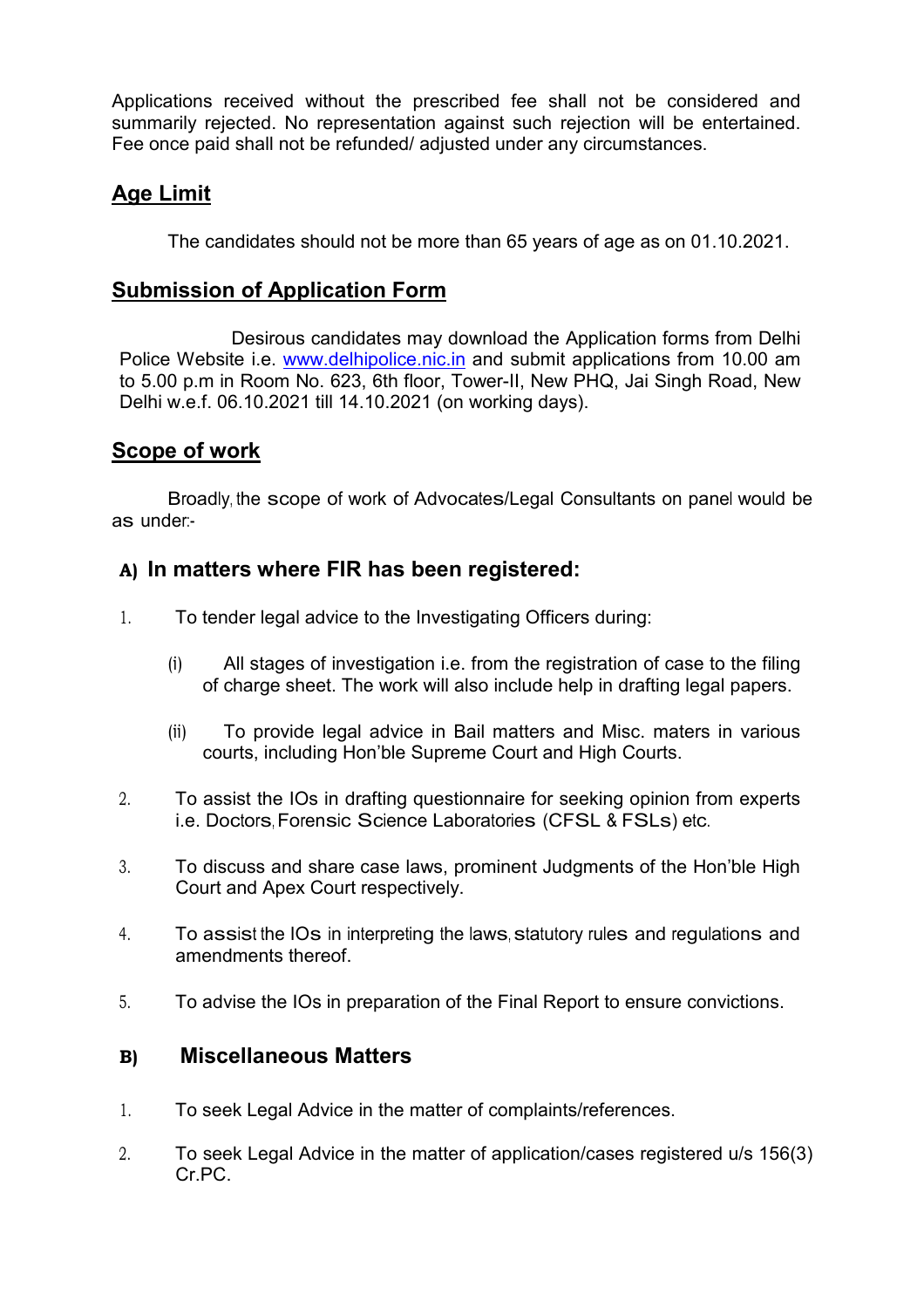- 3. To seek Legal Advice in the matter of legal notice received u/s 80 CPC and 140 DP Act etc.
- 4. To assist preparing replies to notices, received from various Commissions.
- 5. Any other reference as per the requirements of Delhi Police Headquarters.
- Note: The selected candidates i.e. the Legal Consultant shall render only legal advice to the Investigating Officers of Delhi Police at the Police Stations/Offices. They will not be required to conduct trial of the cases in courts of law.

#### **Payment Terms:**

 The panel advocates/legal consultants shall raise their bills to the concerned DCP for their payment. Thereafter, respective District/Unit DCsP shall verify the raised bills and make payments from their budget head **"Professional Services Head"** allotted to Delhi Police as per the existing financial rules applicable to Delhi Police.

 The Advocates thus Empanelled will be paid fee as per **Annexure "A"** on case to case basis.

#### **Terms and Conditions:**

- 1. The initial empanelment will be for one year and thereafter will be reviewed for further extension.
- 2. The empanelled advocates should not professionally take a position where his interest conflicts with the interest of Delhi Police.

#### **3. The empanelled advocates should maintain absolute confidentiality required by his empanelment.**

- 4. The officials so empanelled shall not have any right, whatsoever, in respect of claiming any permanent post, regularization or extensions of this empanelment. The decision of the CP/Delhi will be final.
- 5. The Advocate assigned with any case/reference shall not take up the cases in which he/she is in conflict of interest either with complainant and / or alleged / suspects / accused persons / organizations etc.
- 6. The advocate as selected shall submit a written consent to take up the case with undertaking as mentioned above.
- 7. In addition to the normal working days, If he/she is required to attend the office on Saturday/Sunday and other holidays in exigencies of work, he/she shall not be paid any additional remuneration.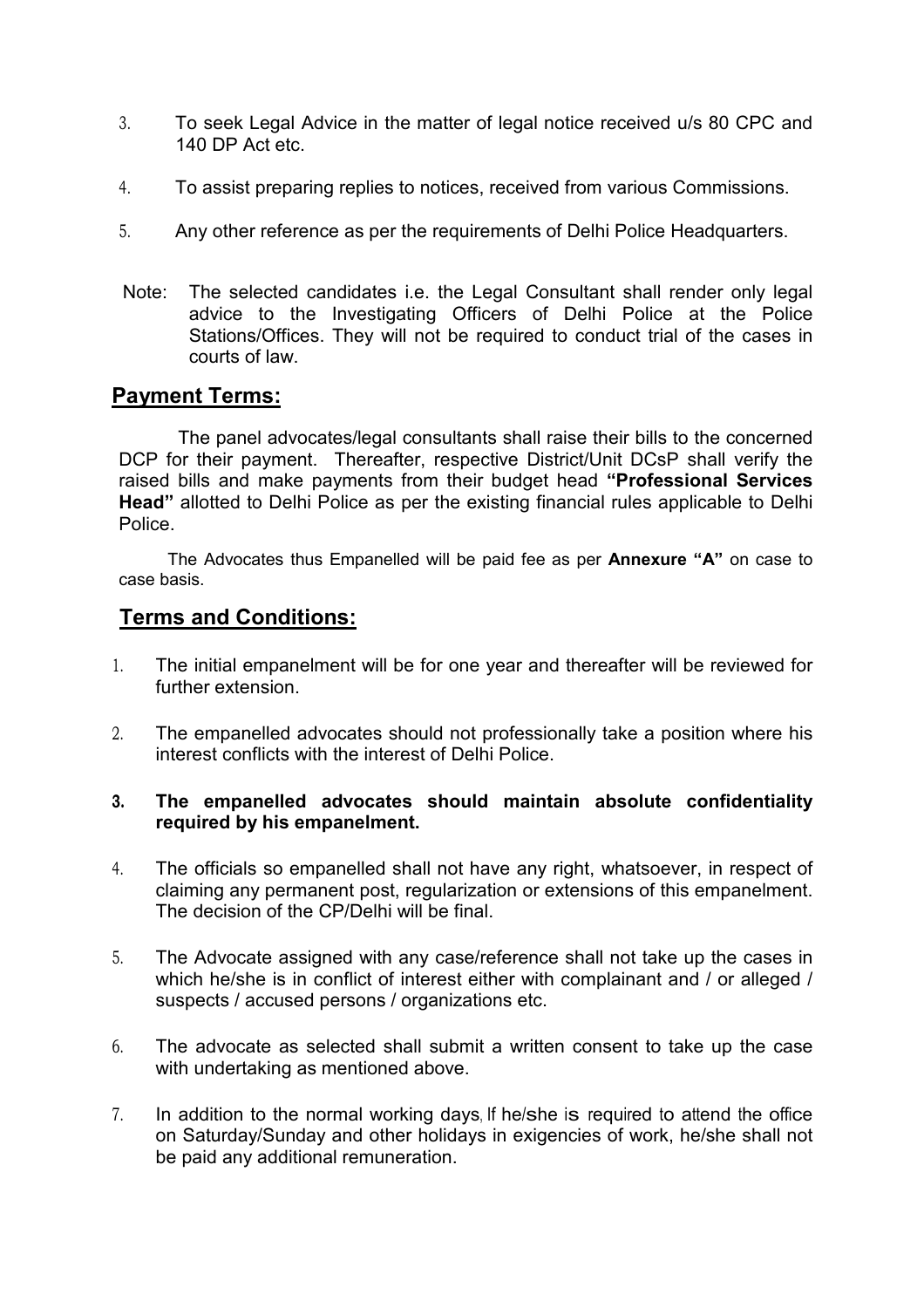- 8. Delhi Police will arrange typist & photocopying and no charges for typing & photocopying will be paid.
- 9. If any declaration or information furnished by him/her proves to be false or if he/she is found to have willfully suppressing any material information, his/her empanelment will be terminated.
- 10. No travelling allowance will be paid for joining the duties.
- 11. The selected candidates will be liable for disciplinary action by the Bar Council for professional misconduct. Apart from the provision of termination of the empanelment, provisions of Prevention of Corruption Act would apply to him/her, as he/she would be a public servant during the term of his/her contract.
- 12. The selected candidates shall be eligible for leave of 08 days in one year on valid medical/other ground. No other leave will be admissible to the selected candidates.
- 13. The selected candidates shall be required to maintain discipline and absolute integrity in accordance with CCS (Conduct) Rules, 1964.
- **14. The working hours of the selected candidates would be the same, as are being observed by Delhi Police. However, they would not be entitled for any earned leave etc. The Legal Consultants must remain available from 2.00 p.m. to 10.00 p.m. for providing legal advice.**
- **15. Further, the character and antecedents of selected candidates shall be verified and if anything adverse is found in the report, their candidature will be cancelled.**
- 16. Appeals/Revisions or Petitions arising from one common judgment/order will be considered as one case.
- 17. When misc. applications are filed in a case, including transfer petition only drafting charges will be payable and no separate fee will be payable.
- 18. When counsel is changed during the pendency of the case fees will be paid in proportionate manner.
- 19. Fees payable in any case not covered in the schedule specifically shall be at the discretion of the Spl. CP/Legal Cell, PHQ, whose decision shall be final.
- 20. In the event of any doubt or difference of opinion regarding the fee payable, the decision of the Spl. CP/Legal Cell, PHQ shall be final and binding.
- 21. The empanelled Advocates/Legal Consultants shall have to give an undertaking as per the interest of the department, once selected.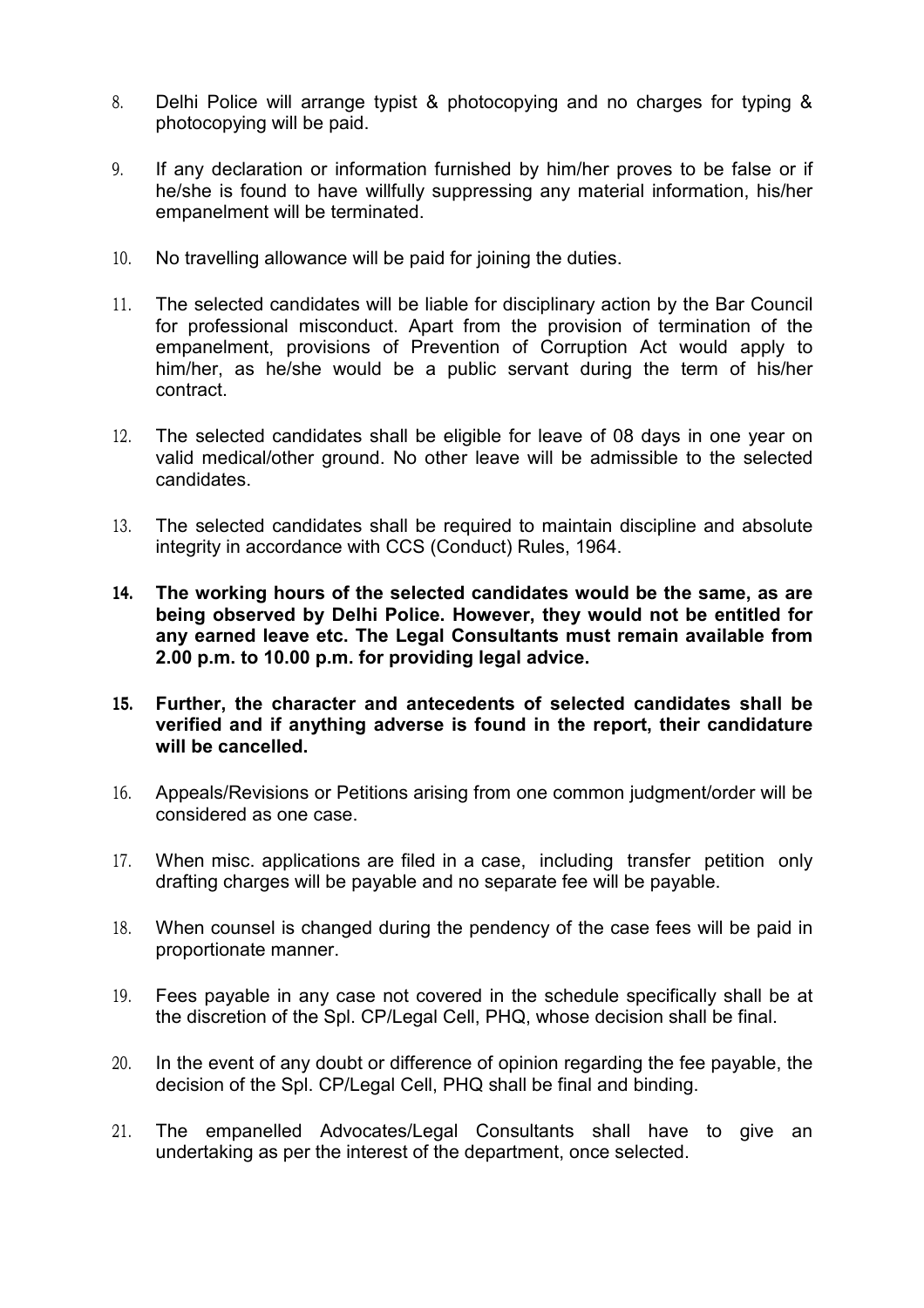## **Method of Selection:**

Advertisement shall be given in prominent National Dailies (Hindi & English), as well as on Delhi Police Website. Application shall be invited from desirous candidates. A Selection Committee shall be nominated by CP Delhi to shortlist the candidates and prepare a list from the willing applicants.

The candidates so shortlisted based on their experience in criminal legal field shall be interviewed by the Selection Committee constituted for the purpose. The Selection Committee shall recommend a panel of advocates to the Commissioner of Police, for approval. The decision of CP/Delhi shall be final. No correspondence in this regard will be entertained. Intimation shall be sent only to the selected candidates.

The advocates would be empanelled for a period of 1 year from the date of empanelment. The Selection Committee may extend empanelment for a further period of such advocates subject to the satisfaction of the Selection Committee and the approval of Commissioner of Police, Delhi.

#### **Review of performance**

If the services rendered by the empanelled Advocates are found to be un-satisfactory then a request should be moved by the concerned DCP through DCP/Legal Cell/PHQ and the decision to continue or discontinue the services of such empanelled Advocate shall be taken by the Commissioner of Police, which shall be final. The Commissioner of Police may refer the matter to the Selection Committee for opinion.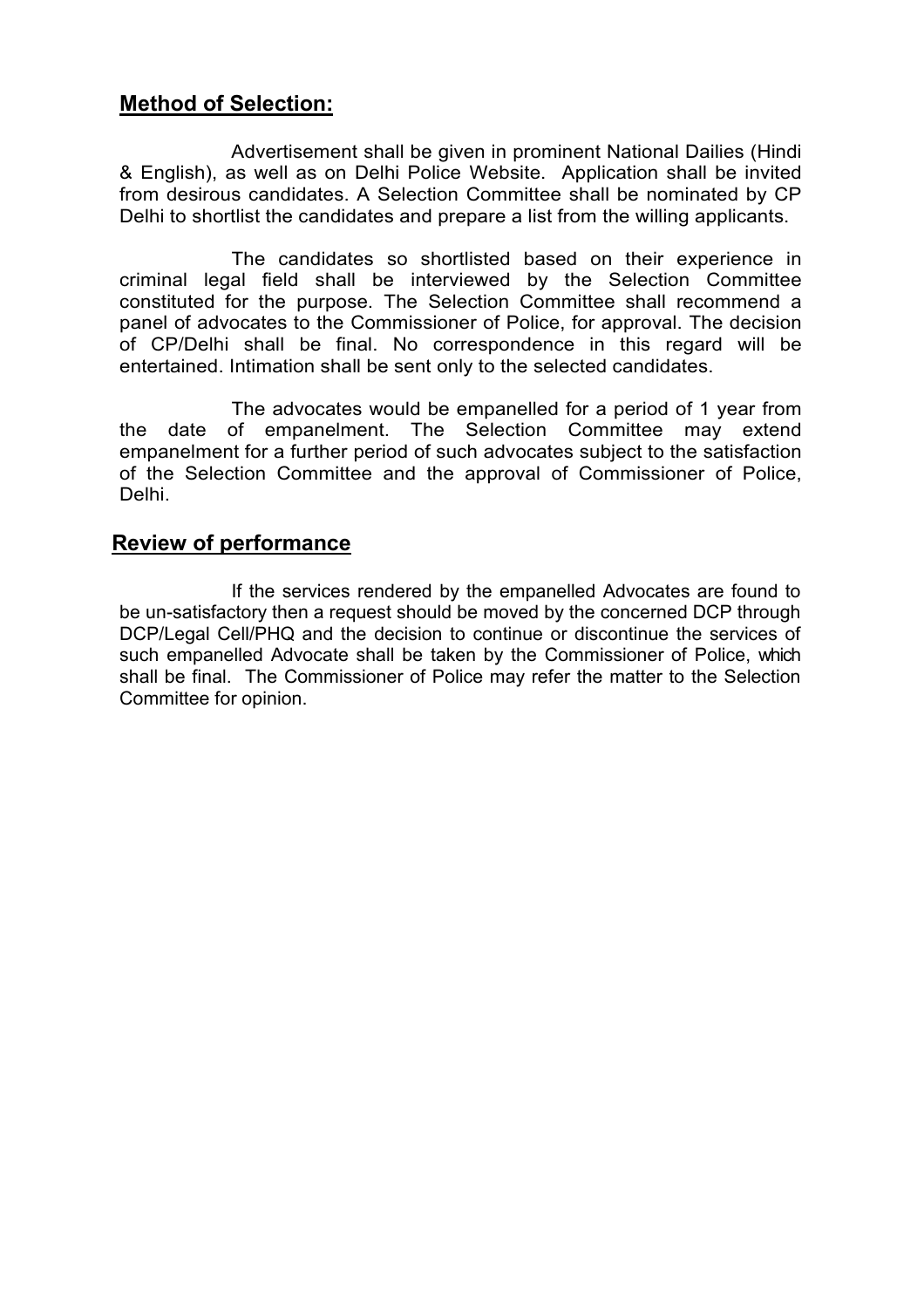# **Annexure – A**

| S.  | <b>Payment to Empanelled Advocates as proposed by Delhi Police</b>                                                                                                                                   |                                                                                                      |  |  |
|-----|------------------------------------------------------------------------------------------------------------------------------------------------------------------------------------------------------|------------------------------------------------------------------------------------------------------|--|--|
| No. | <b>Description of work</b>                                                                                                                                                                           | <b>Fees</b>                                                                                          |  |  |
| 1.  | i. Sessions cases involving sentence of<br>life imprisonment or death including<br>cases under NDPS, MCOCA, UAP                                                                                      | Rs. 12000/- per case to be<br>paid in two stages.                                                    |  |  |
|     | Act, POCSO & Sexual Offences                                                                                                                                                                         | (i) Rs. 6,000/- on                                                                                   |  |  |
|     |                                                                                                                                                                                                      | assignment of case.<br>(ii) $Rs. 6000/-$ on filing of                                                |  |  |
|     |                                                                                                                                                                                                      | final report.                                                                                        |  |  |
|     | ii. All other cases with punishment upto<br>7 years or more.                                                                                                                                         | Rs. 10,000 per case payable in<br>two stages, as above.<br>(i) Rs. 5,000/- on<br>assignment of case. |  |  |
|     |                                                                                                                                                                                                      | (ii) $Rs. 5,000/-$ on filing of<br>final report.                                                     |  |  |
|     | Note:-<br>(a) Payment of stage (ii) shall be made, if investigation is complete and no<br>report u/s 173(8) Cr.PC is required to be filed.                                                           |                                                                                                      |  |  |
|     | (b) If supplementary charge sheet required to be filed then payment will be<br>divided into two equal parts.                                                                                         |                                                                                                      |  |  |
|     | (c) Stage (ii) payment shall be made if Court does not order for further<br>investigation, otherwise 50% at this stage and remaining 50 % after<br>acceptance of Final report u/s 173(8) Cr.PC.      |                                                                                                      |  |  |
|     | In case the empanelled advocate is removed or returns the brief and<br>fresh consultant is handed over the case, he/she shall be paid as per<br>the stage of investigation/ in proportionate manner. |                                                                                                      |  |  |
| 2.  | <b>Bail Applications:-</b>                                                                                                                                                                           | Rs. 1,000/- subject to                                                                               |  |  |
|     | For assistance is drafting reply to each                                                                                                                                                             | maximum of three<br>bail                                                                             |  |  |
|     | bail application including anticipatory<br>bail application in any court including                                                                                                                   | application as per accused<br>in an FIR.                                                             |  |  |
|     | Hon'ble High Court and Supreme                                                                                                                                                                       |                                                                                                      |  |  |
|     | Court.                                                                                                                                                                                               |                                                                                                      |  |  |
| 3.  | Legal Opinion in matter prior<br>to<br>registration of FIR, Legal Advice in<br>matter of complaints/ references, Legal                                                                               | Rs. 2,000/- per matter.                                                                              |  |  |
|     | Advice in the matter of Legal notice<br>received u/s 156 Cr.PC                                                                                                                                       |                                                                                                      |  |  |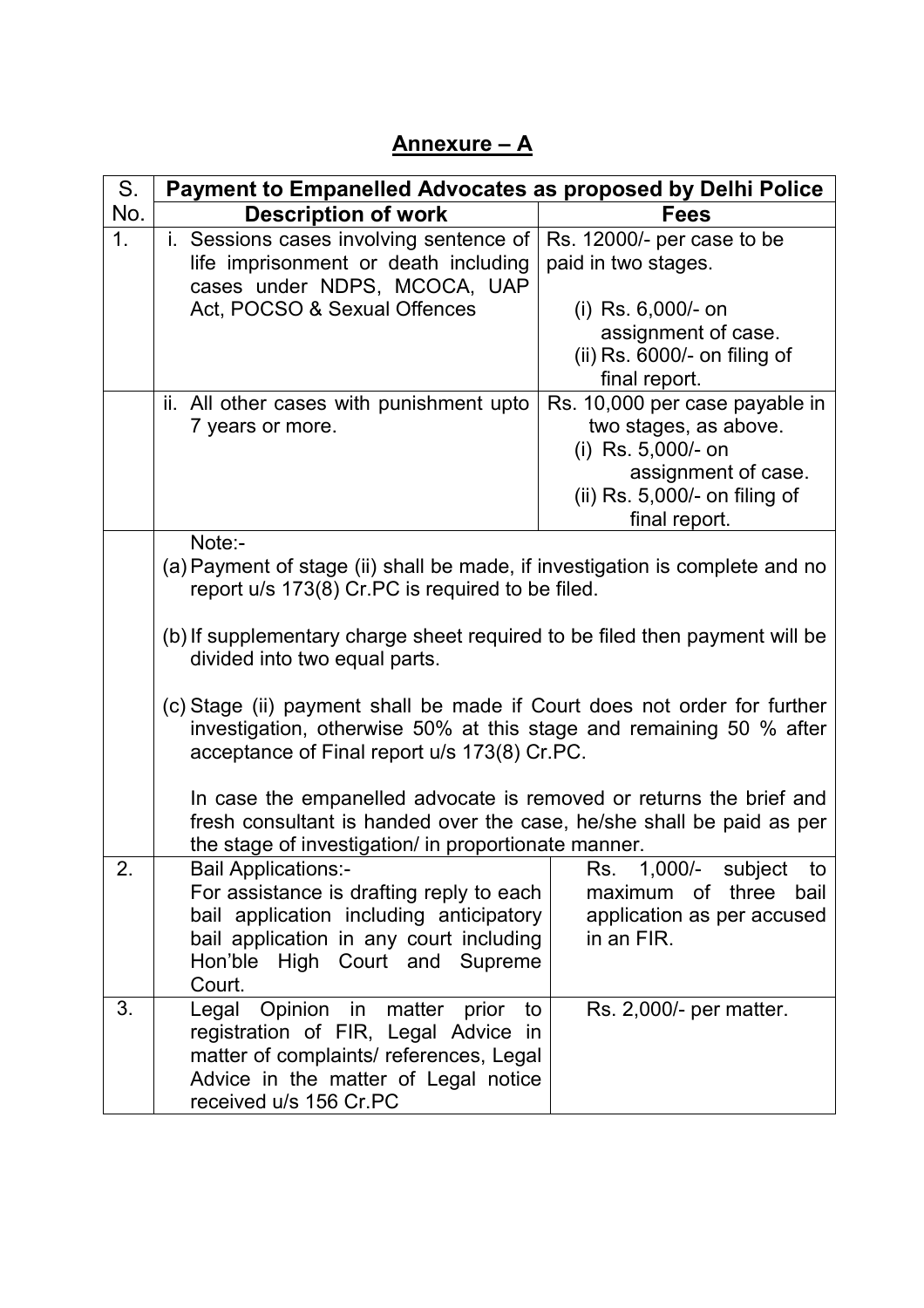

# **APPLICATION FORMAT FOR THE EMPANELMENT OF LEGAL CONSULTANTS IN DELHI POLICE Affix**

|                           | Please go through the terms and conditions before filling the application form. |                       |                          |              | 1.111A<br>passport |  |
|---------------------------|---------------------------------------------------------------------------------|-----------------------|--------------------------|--------------|--------------------|--|
|                           | 1. Name of the applicant :-                                                     |                       |                          |              | size Photo         |  |
| 2. Father's Name          |                                                                                 | :-                    |                          |              |                    |  |
| 3. Sex                    |                                                                                 | $\mathbf{I}$          | F<br>M                   | others       |                    |  |
| 4. Residential address    |                                                                                 | $\mathbf{I}$          |                          |              |                    |  |
| 5. Permanent address      |                                                                                 | $\mathbf{L}$          |                          |              |                    |  |
| 6. Date of Birth          |                                                                                 | $\mathbf{L}$          |                          |              |                    |  |
| 7. Mobile No.             | $\cdot$ -                                                                       |                       | 9<br>$\mathbf{1}$<br>$+$ |              |                    |  |
| 8. E-mail address         |                                                                                 | $\mathrel{\mathop:}=$ |                          |              |                    |  |
| 10.<br>(Degree(s) in Law) | 9. Age as on $01/10/2021$ :-<br><b>Educational Qualification</b>                | $\mathbf{I}$          | <b>YEARS</b>             |              | <b>MONTHS</b>      |  |
| Class                     | Law College/                                                                    |                       | University               | Registration |                    |  |
|                           | University                                                                      |                       | Degree number            | number       |                    |  |
|                           |                                                                                 |                       |                          |              |                    |  |